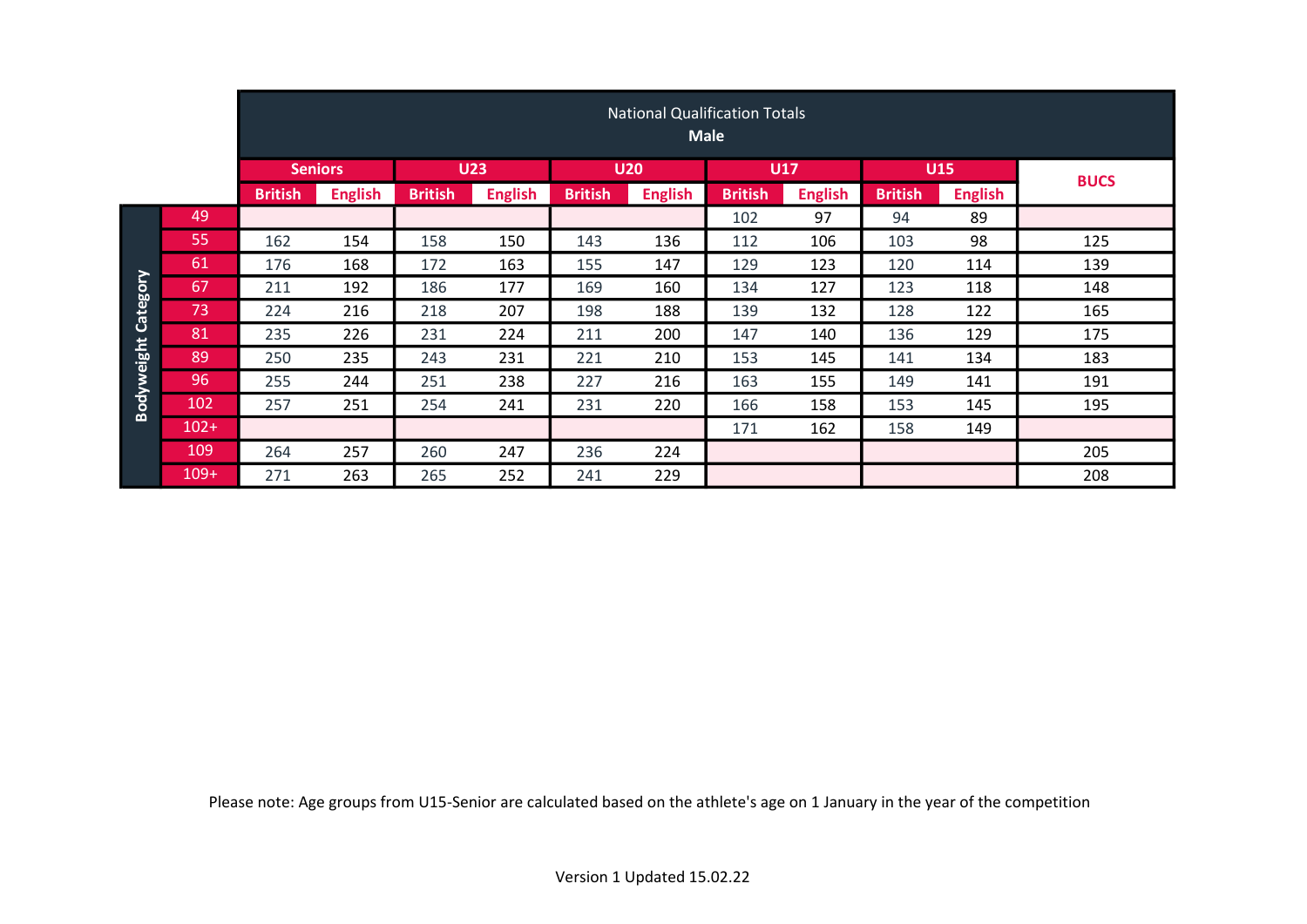|                   |       |                                  | <b>National Qualification Totals</b><br><b>Female</b> |                                  |            |                |                |            |                                  |            |                |             |  |  |  |  |  |
|-------------------|-------|----------------------------------|-------------------------------------------------------|----------------------------------|------------|----------------|----------------|------------|----------------------------------|------------|----------------|-------------|--|--|--|--|--|
|                   |       | <b>Seniors</b>                   |                                                       |                                  | <b>U23</b> |                | <b>U20</b>     | <b>U17</b> |                                  | <b>U15</b> |                | <b>BUCS</b> |  |  |  |  |  |
|                   |       | <b>British</b><br><b>English</b> |                                                       | <b>British</b><br><b>English</b> |            | <b>British</b> | <b>English</b> |            | <b>British</b><br><b>English</b> |            | <b>English</b> |             |  |  |  |  |  |
|                   | 40    |                                  |                                                       |                                  |            |                |                | 73         | 69                               | 67         | 64             |             |  |  |  |  |  |
|                   | 45    | 115                              | 101                                                   | 97                               | 92         | 87             | 83             | 80         | 76                               | 74         | 70             | 82          |  |  |  |  |  |
|                   | 49    | 123                              | 111                                                   | 106                              | 101        | 96             | 91             | 85         | 81                               | 78         | 74             | 89          |  |  |  |  |  |
| Category          | 55    | 132                              | 126                                                   | 115                              | 109        | 104            | 99             | 93         | 88                               | 86         | 82             | 97          |  |  |  |  |  |
|                   | 59    | 148                              | 133                                                   | 122                              | 116        | 111            | 105            | 99         | 94                               | 91         | 86             | 103         |  |  |  |  |  |
|                   | 64    | 155                              | 143                                                   | 126                              | 121        | 115            | 109            | 103        | 98                               | 94         | 89             | 107         |  |  |  |  |  |
| <b>Bodyweight</b> | 71    | 159                              | 144                                                   | 136                              | 129        | 124            | 119            | 111        | 105                              | 103        | 98             | 115         |  |  |  |  |  |
|                   | 76    | 162                              | 147                                                   | 140                              | 132        | 127            | 122            | 115        | 109                              | 106        | 101            | 119         |  |  |  |  |  |
|                   | 81    | 167                              | 151                                                   | 143                              | 136        | 130            | 123            | 118        | 112                              | 109        | 103            | 122         |  |  |  |  |  |
|                   | $81+$ |                                  |                                                       |                                  |            |                |                | 126        | 121                              | 117        | 111            |             |  |  |  |  |  |
|                   | 87    | 172                              | 154                                                   | 145                              | 138        | 132            | 125            |            |                                  |            |                | 127         |  |  |  |  |  |
|                   | $87+$ | 177                              | 158                                                   | 156                              | 148        | 141            | 134            |            |                                  |            |                | 135         |  |  |  |  |  |

Please note: Age groups from U15-Senior are calculated based on the athlete's age on 1 January in the year of the competition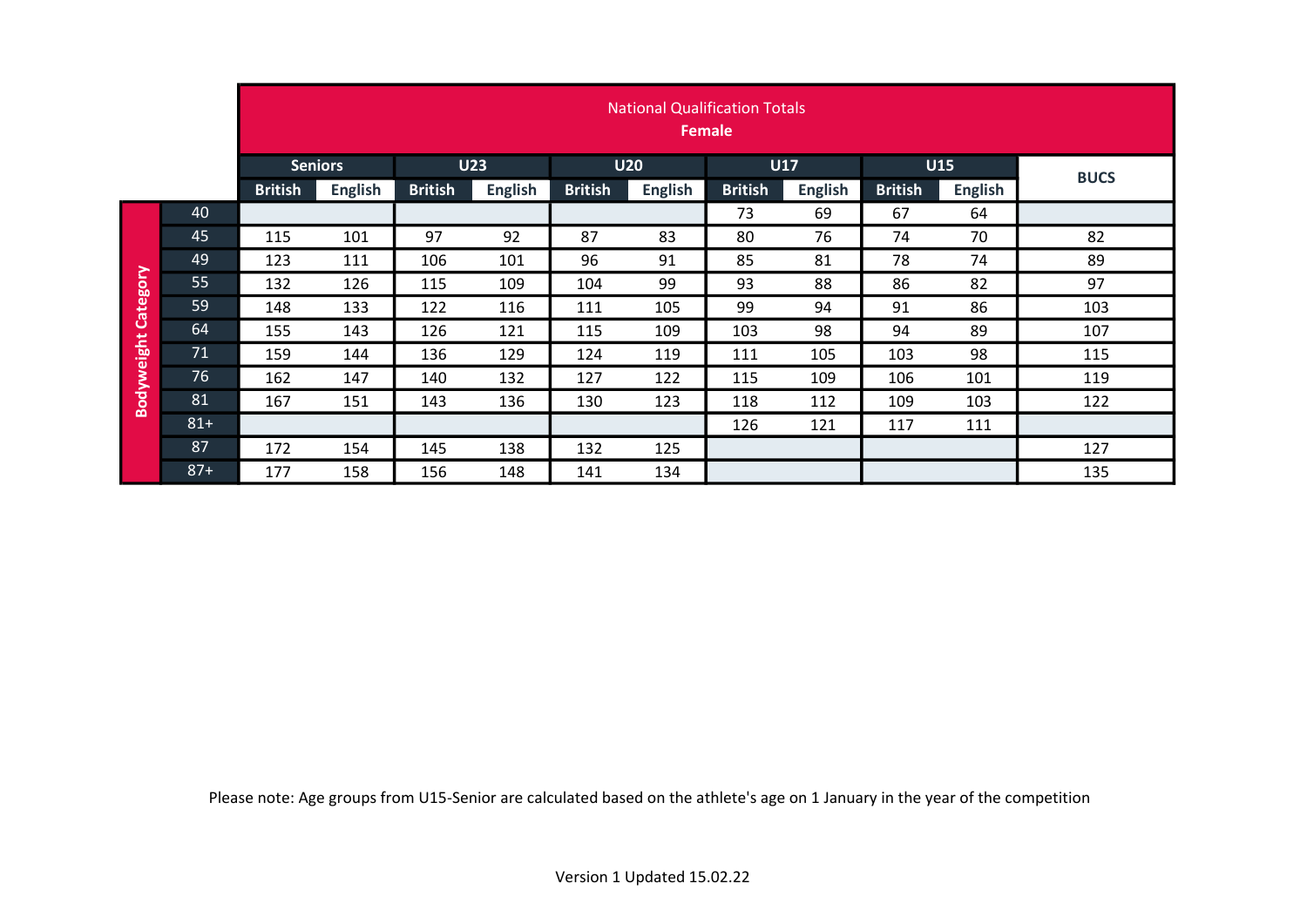|           |        | <b>National Qualification Totals</b><br><b>Masters Male</b> |                |                |                |                |                |                |                |                |                |                |                |                |                |                |                |                |                |                |                |
|-----------|--------|-------------------------------------------------------------|----------------|----------------|----------------|----------------|----------------|----------------|----------------|----------------|----------------|----------------|----------------|----------------|----------------|----------------|----------------|----------------|----------------|----------------|----------------|
|           |        | 35-39<br>40-44                                              |                |                |                | 45-49          |                | 50-54          |                | 55-59          |                | 60-64          |                | 65-69          |                | 70-74          |                | 75-79          |                | $80+$          |                |
|           |        | <b>British</b>                                              | <b>English</b> | <b>British</b> | <b>English</b> | <b>British</b> | <b>English</b> | <b>British</b> | <b>English</b> | <b>British</b> | <b>English</b> | <b>British</b> | <b>English</b> | <b>British</b> | <b>English</b> | <b>British</b> | <b>English</b> | <b>British</b> | <b>English</b> | <b>British</b> | <b>English</b> |
|           | 55     | 132                                                         | 113            | 127            | 108            | 121            | 98             | 114            | 88             | 98             | 79             | 88             | 70             | 74             | 60             | 59             | 52             | 49             | 43             | 44             | 37             |
|           | 61     | 139                                                         | 119            | 134            | 114            | 127            | 107            | 120            | 94             | 106            | 84             | 94             | 74             | 79             | 64             | 65             | 56             | 54             | 46             | 48             | 40             |
| Category  | 67     | 146                                                         | 124            | 141            | 120            | 138            | 113            | 127            | 101            | 113            | 90             | 100            | 78             | 86             | 68             | 70             | 60             | 59             | 49             | 52             | 43             |
|           | 73     | 153                                                         | 130            | 148            | 125            | 146            | 117            | 135            | 108            | 120            | 96             | 107            | 83             | 91             | 74             | 74             | 63             | 65             | 53             | 55             | 46             |
|           | 81     | 160                                                         | 136            | 154            | 131            | 150            | 122            | 143            | 116            | 125            | 101            | 113            | 88             | 95             | 78             | 80             | 67             | 69             | 58             | 58             | 49             |
| odyweight | 89     | 167                                                         | 142            | 162            | 137            | 159            | 126            | 149            | 121            | 130            | 107            | 118            | 94             | 100            | 83             | 84             | 72             | 73             | 62             | 61             | 53             |
|           | 96     | 173                                                         | 147            | 169            | 143            | 166            | 130            | 156            | 124            | 137            | 112            | 123            | 99             | 106            | 89             | 90             | 75             | 77             | 67             | 64             | 57             |
| m         | 102    | 180                                                         | 153            | 175            | 149            | 171            | 135            | 163            | 129            | 142            | 117            | 128            | 104            | 110            | 93             | 94             | 79             | 81             | 70             | 66             | 61             |
|           | 109    | 187                                                         | 159            | 182            | 155            | 174            | 140            | 169            | 134            | 147            | 123            | 134            | 109            | 116            | 98             | 98             | 83             | 84             | 73             | 68             | 63             |
|           | $109+$ | 194                                                         | 165            | 189            | 161            | 181            | 146            | 176            | 138            | 153            | 128            | 138            | 115            | 120            | 103            | 101            | 88             | 87             | 76             | 70             | 65             |

Please note: Masters age catergories are calculated based on the athlete's age on the 31st December in the year of the competition